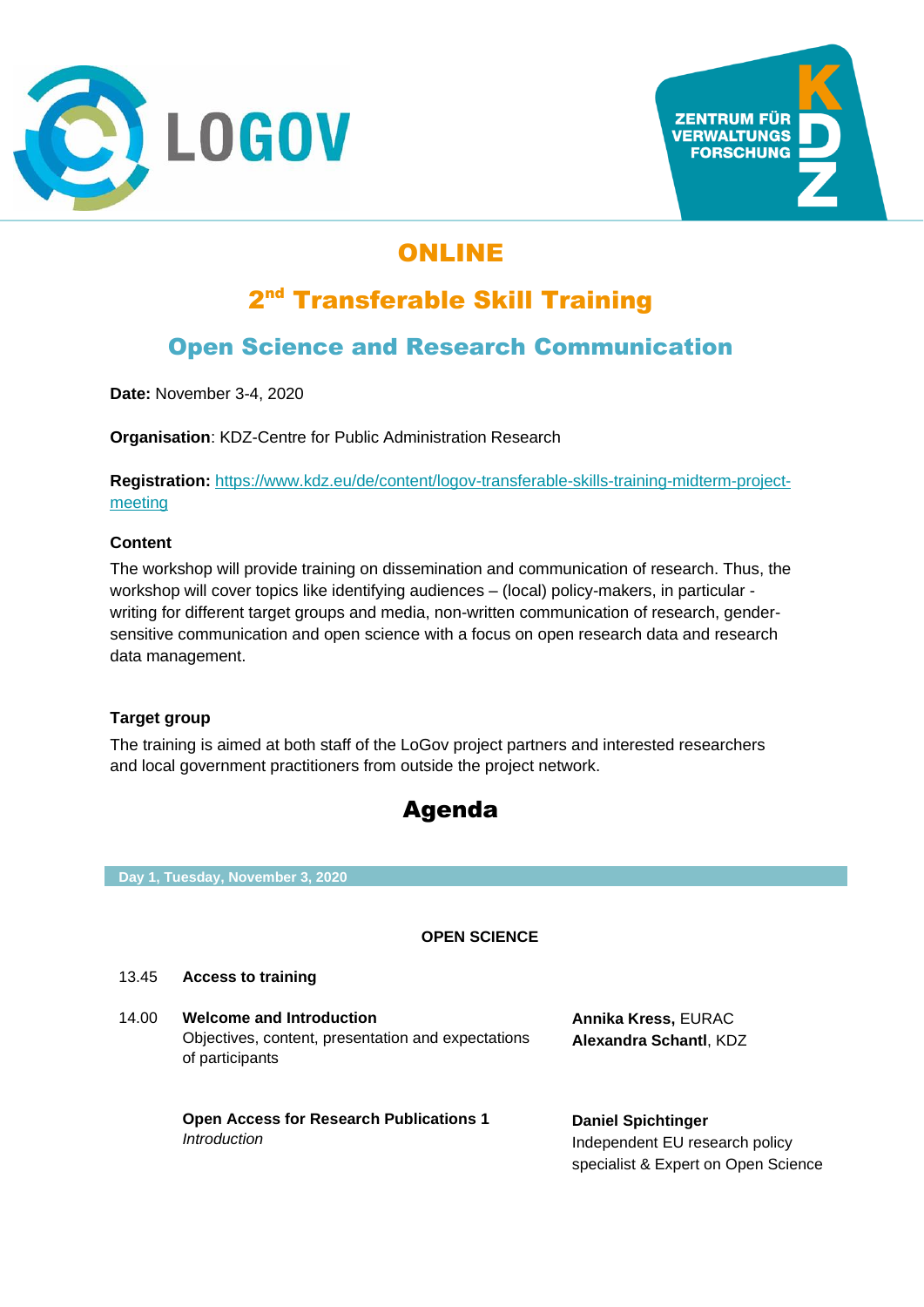



- 15.00 Break
- 15.10 **Open Access for Research Publications 2** *Presentation with interactive session/group work*
- 16.00 Break
- 16.30 **Open Research Data**

*Input and Q&A*

**Open Government Data for Researchers** Practical example: **Spending data**

**Concepts for Open Research Data 1**

**Daniel Spichtinger**

**Bernhard Krabina,** Open Data Expert, KDZ

**Daniel Spichtinger**

- 17.20 Break
- 17.30 **Concepts for Open Research Data 2** *Interactive session/group work*

**Daniel Spichtinger**

18.30 **End of the 1rst training day**

**Day 2, Wednesday, November 4, 2020**

### **RESEARCH COMMUNICATION & DISSEMINATION**

- 13.30 **Access to training with the possibility of a pre-session chat for participants to follow up on questions from the previous day**
- 14.00 **Strategic research communication & dissemination**  Identifying audiences, writing for different audiences and mediums, non-written communication of research, gender sensitive communication…… *Input & interactive session/group work*

**Sophie Fessl,** Science writer and trainer

14.50 **Break**